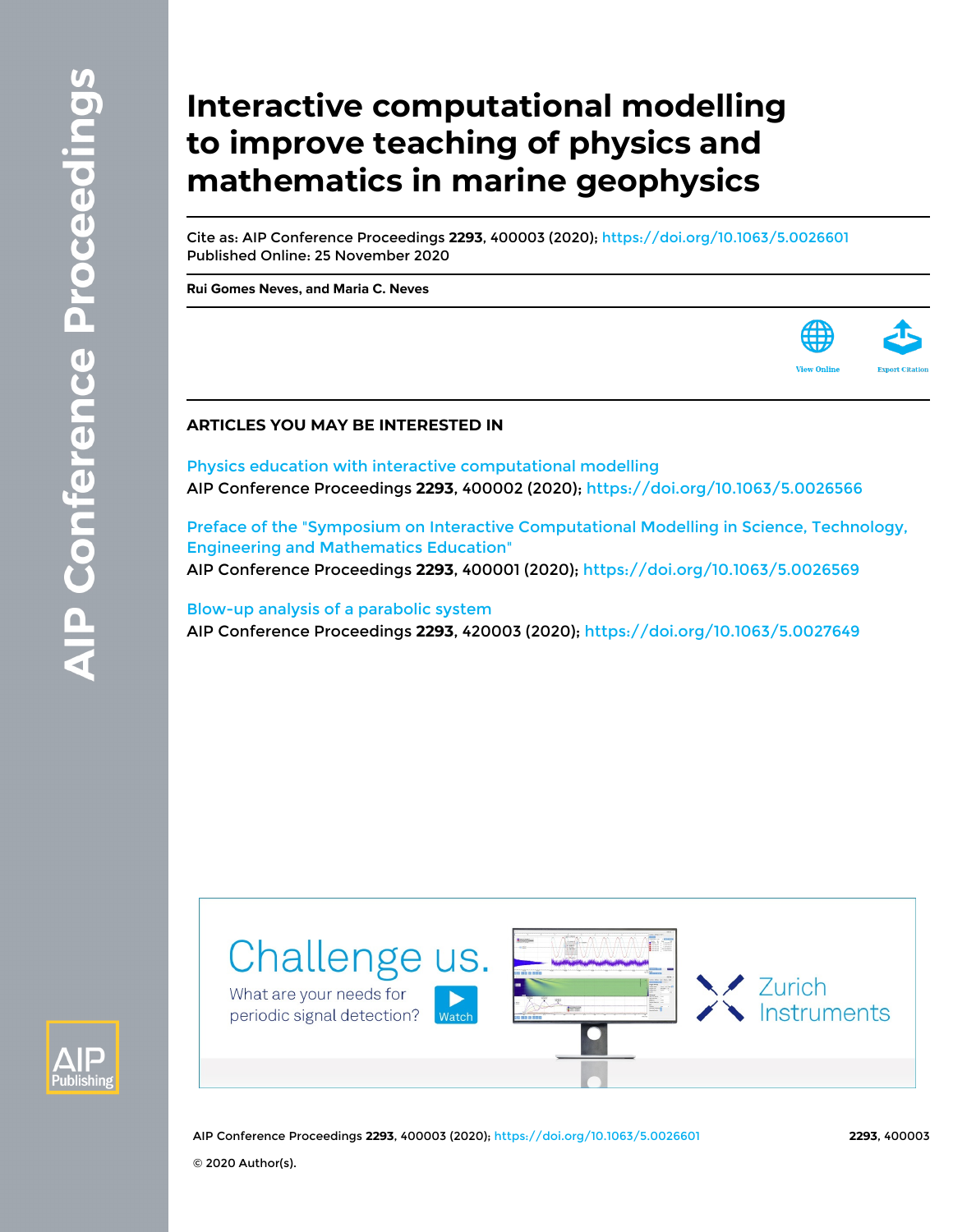# **Interactive Computational Modelling to Improve Teaching** of Physics and Mathematics in Marine Geophysics

Rui Gomes Neves<sup>1, 2, a), b)</sup> and Maria C. Neves<sup>3, 4, c)</sup>

*Departamento de Ciências Económicas e Empresariais (DCEE), Universidade Autónoma de Lisboa (UAL), Portugal*

*Unidade de Investigação Educação e Desenvolvimento (UIED), CICS.NOVA – Centro Interdisciplinar de Ciências Sociais, Faculdade de Ciências e Tecnologia, Universidade Nova de Lisboa (FCT/UNL), Portugal Instituto Dom Luiz (IDL), Faculdade de Ciências da Universidade de Lisboa (FCUL), Portugal Universidade do Algarve (UAlg), Faculdade de Ciências e Tecnologia (FCT), Portugal*

> a) $r$ neves $@$ autonoma.pt  $^{b)}$ rgn@fct.unl.pt  $c$ <sup>c</sup>)mcneves@ualg.pt

Abstract. This study discusses the implementation of a learning sequence with interactive computational modelling activities in the context of introductory marine geophysics university courses. The application of two computer modelling systems, Modellus and Mirone, is considered for the introduction of mathematical physics models of interest in marine geophysics to students having only basic level knowledge of physics and mathematics and no prior knowledge of scientific computation. Modellus is used to compute the theoretical depth of the seafloor predicted using the plate cooling model, while is used to manipulate and display actual bathymetric data in the region of mid-ocean ridges. The combination of both software systems is illustrative and insightful of functionalities suitable to develop other computational modelling activities for marine geophysics as well as for other areas of the geosciences.

#### **INTRODUCTION**

Physics and mathematics are fundamental for the development of knowledge in the geosciences, thus being inevitable subjects in the corresponding courses at university level. In a significative majority of such courses, many students consider physics and mathematics difficult themes, showing fragmented knowledge states with numerous conceptual and reasoning weaknesses, even after studying and passing their examinations. This parallels situations in other areas of science, technology, engineering and mathematics (STEM) and as in these other areas also frequently leads to a decrease in student expectations about physics and mathematics [1-4]. Over the years, educational research has shown that this negative picture can be changed, and matters improved with the generation of more meaningful learning processes, if students work in atmospheres with interactive engagement activities that approximately recreate the cognitive involvement of scientists in modelling research activities [5-7].

An important didactical challenge in the implementation of these interactive research-based approaches is the appropriate integration of computational modelling into the learning processes. Indeed, in an increasing number of STEM areas modelling depends on advanced computational mathematical physics models whose elements greatly enhance the calculation, exploration, visualization, simulation and validation capabilities. Likewise, the corresponding learning processes can become more meaningful and effective with an ample use of computational modelling. In this context, we have developed and implemented an interactive engagement approach to teach physics and mathematics for STEM education that is based on sequences of interactive engagement learning activities with computational modelling that explore different kinds of modelling, from exploratory to expressive modelling, progressively introduce scientific computation without requiring prior working knowledge of programming, generate and resolve cognitive conflicts in the understanding of physics and mathematics, and

> *International Conference of Numerical Analysis and Applied Mathematics ICNAAM 2019* AIP Conf. Proc. 2293, 400003-1–400003-4; https://doi.org/10.1063/5.0026601 Published by AIP Publishing. 978-0-7354-4025-8/\$30.00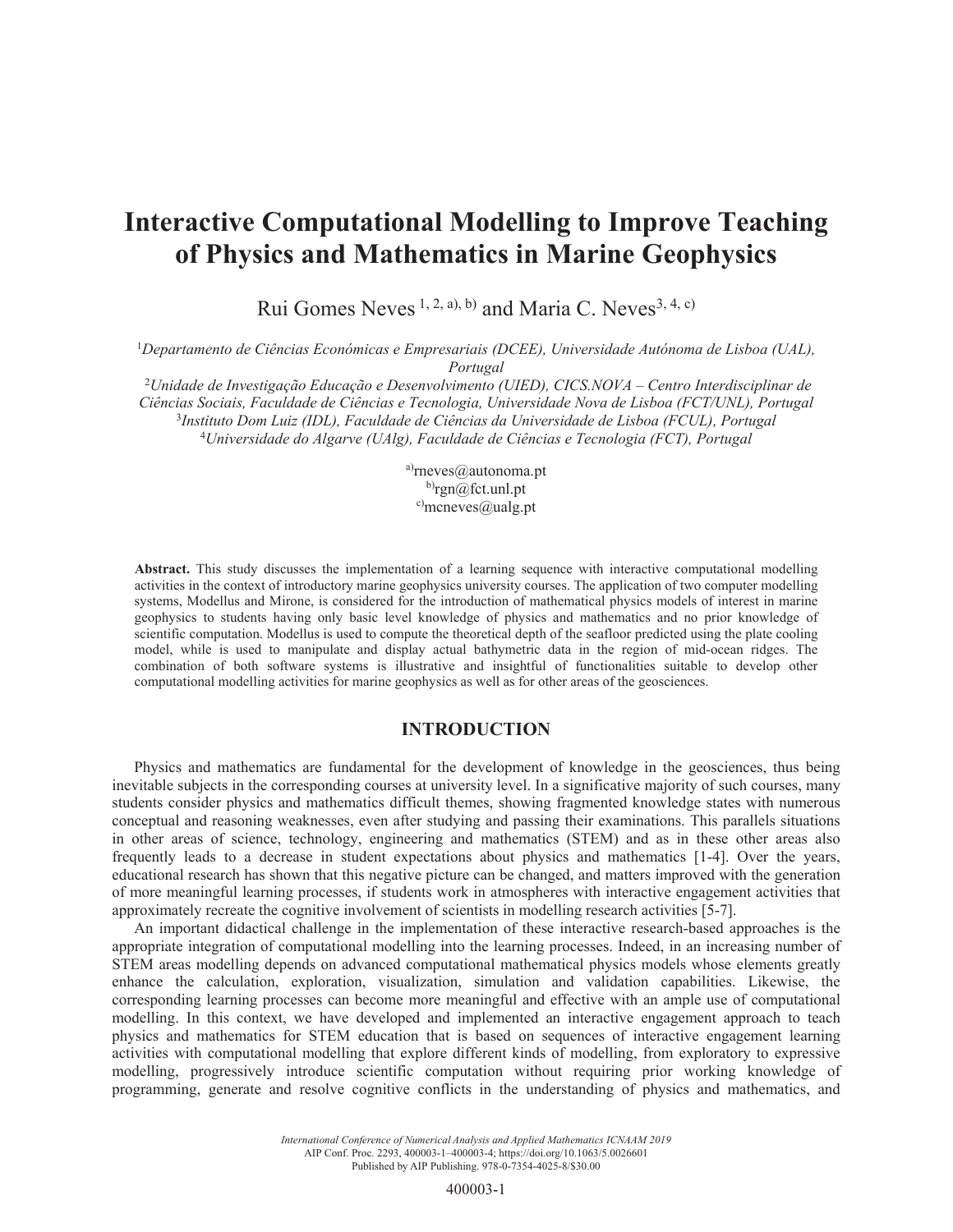comparatively analyze different and complementary representations of the mathematical models of physics [8-14]. In this previous work we have considered learning sequences built around exploratory and expressive computational modelling experiments implemented in the Modellus environment. The application contexts were those of introductory general physics or biophysics courses of various engineering university majors, and that of an introductory meteorology course involving students from a set of earth and natural sciences university majors. In this paper we extend this research to the context of introductory marine geophysics university courses.

## **MARINE GEOPHYSICS: TEACHING CONTEXT AND COMPUTER MODELLING TOOLS**

In geophysics majors, university students are generally required to learn at least one programming language like Fortran or Python, or one scientific computation software like Matlab or Mathematica. However, when a subject such as marine geophysics is offered as an optional course to graduate students of other fields of the earth and natural sciences, or as a compulsory course to master students in marine sciences having a wide range of backgrounds, learning such advanced knowledge skills is an even more difficult cognitive process. The corresponding marine geophysics learning environments should then involve sequences of interactive computational modelling activities created with computer modelling systems able to give students the opportunity to improve their knowledge of physics, mathematics and scientific computation, while simultaneously focusing learning on the relevant earth sciences concepts. This can be achieved considering a careful application of our interactive computational modelling approach, as we briefly describe in what follows.

The specific research setting we considered was that of an introductory marine geophysics course in marine and coastal systems studies, an international master program in the University of Algarve, gathering university students having a wide range of backgrounds ranging from engineering to marine biology majors. Many of these students had only basic secondary education level knowledge about physics and mathematics and no significant prior knowledge about scientific computation. The marine geophysics classes we implemented included two complementary components: lectures where the theoretical foundations were first introduced and problem-solving lessons, based on computational modelling activities developed using freely available datasets downloaded from the internet. To build an interactive engagement environment, students worked in groups helping each other during the development of the activities. The evaluation was nevertheless performed on an individual basis. Upon completion, each student made an upload of the activity assignment in the electronic teaching platform.

The computational modelling activities were developed combining 2 computer modelling tools: Modellus [8-14] and Mirone [15]. On one hand, Modellus allowed explorative to expressive modelling involving the simultaneous manipulation and analysis of different model representations, namely, tables, graphs and animations with objects having their properties defined in a visible and modifiable mathematical physics model. On the other, Mirone allowed the display and manipulation of geophysical gridded datasets. Mirone is a Windows MATLAB-based framework tool that provides an easy-to-use graphical interface to the popular Generic Mapping Tools (GMT) package [16] and that offers a wide range of tools dedicated to topics in geophysics, such as tsunami propagation modelling, earth magnetic field computations, plate tectonic reconstructions, and seismicity plotting.

# AN ILLUSTRATIVE EXAMPLE: FIT THE OCEAN TOPOGRAPHY USING THE **PLATE COOLING MODEL**

The extensive exploration of the seafloor in the second half of the XX century led to an improved understanding of the worldwide range of mountains on the seafloor known as mid-ocean ridges. The oceanic crust is created at mid-ocean ridges in a process known as seafloor spreading. As the seafloor spreads away from the mid-ocean ridge it gets older and experiences gradual cooling and thermal contraction. The cooling is associated with an increase in density that produces subsidence, that is, a gradual deepening of seafloor increasing with the distance from the ridge-axis. The deepening of the seafloor with age can be derived from a thermal subsidence model [17] and is approximately given by the formula  $d = -d_r - 350 \sqrt{t_a}$ , where d is the depth in meters,  $d_r$  is the depth of the seafloor at the ridge axis and  $t_a$  is the age of the oceanic crust in million years (Ma). The age of the crust is related to the seafloor spreading speed and to the distance from the mid-ocean ridge-axis using  $t_a = s/v$  where s is the distance to the ridge axis in km and  $\nu$  is the spreading speed in km/Ma. The goal of the learning activity is to fit the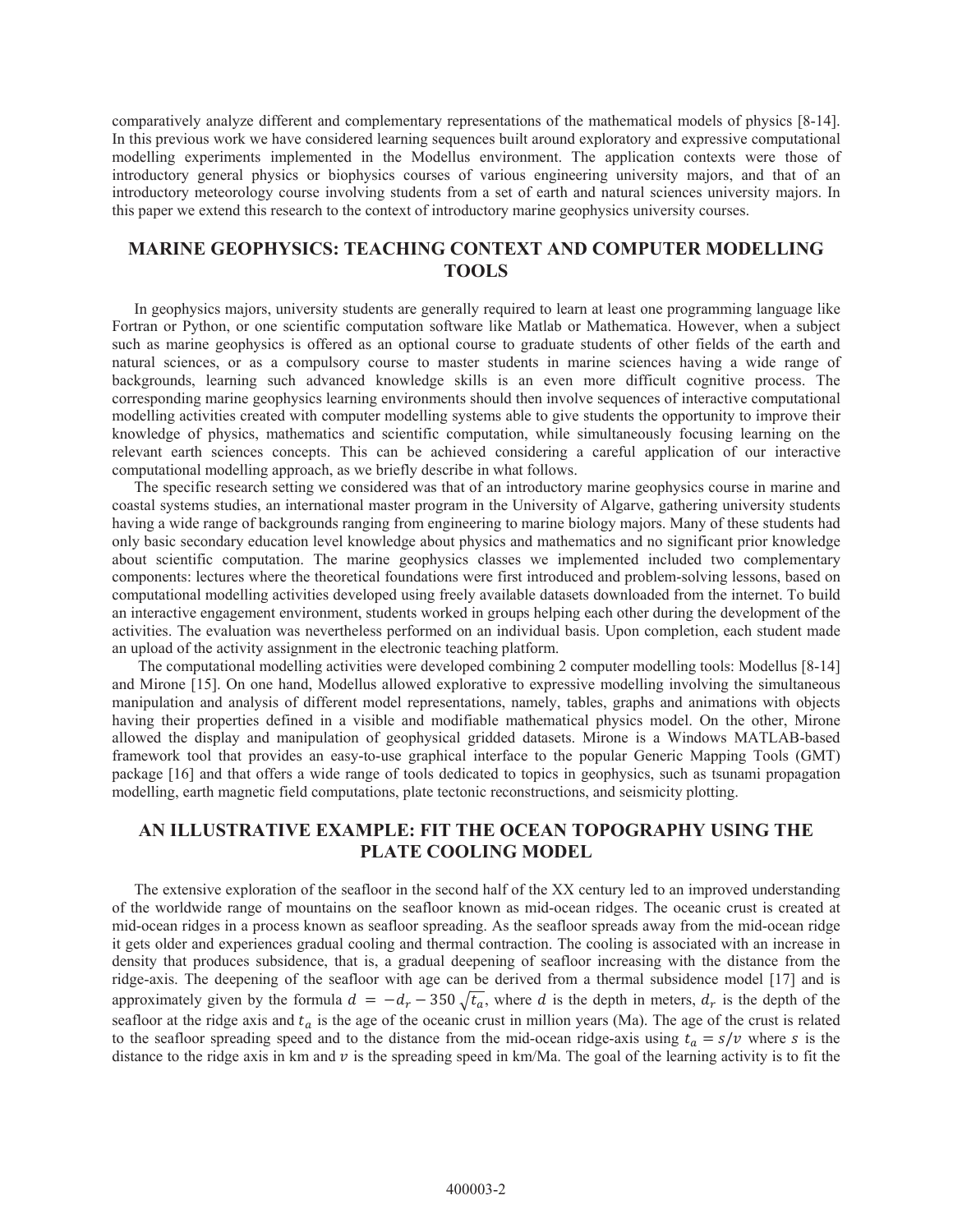depth-age relationship given by the above formula to actual real-world bathymetric profiles taken across mid-ocean ridges.

In the first part of the learning activity, students are asked to download the ETOPO (bedrock) data from the bathymetry and global relief maps available from the National Oceanic and Atmospheric Administration (NOAA) site (https://www.ngdc.noaa.gov). Each student selects its own geographic areas (rectangular boxes) enclosing midocean ridges. The datasets are downloaded in the GMT NetCDF grid format and subsequently loaded into the Mirone program. The next step is to use one of the Mirone tools (extract profile) to plot transects across each one of the mid-ocean ridges selected. Fig. 1 shows an example of a bathymetric map in the region of the Mid-Atlantic Ridge. The bathymetric profile can be extracted interactively by drawing a transect (dotted black line) in the perpendicular direction to the ridge, with origin at the axis. Different mid-ocean ridges spreading at different speeds give rise to different morphologies of the ocean floor. The exercise can thus be repeated considering different ridge types.



**FIGURE 1.** Example of a bathymetric map showing the submarine mountains that constitute the Mid-Atlantic Ridge. The inset show the rectangular box used to download the data from the NOAA site. The map is displayed using the Mirone software. The dotted black line on the map represents the transect (perpendicular to the ridge-axis) selected to extract the profile of the seafloor depth (shown in Fig. 2).

In the second part of the learning activity, students solve for the depth d as a function of the age  $t_a(s)$  using distances s between 0 and 1000 km and a spreading speed that needs to be adjusted in order to produce the best fit to the observed bathymetry. This part of the activity is performed using Modellus. In the case of the Mid-Atlantic-Ridge at the selected location the best fit is obtained for  $v = 15$  km/Ma. The accuracy of the fit can be assessed by superimposing the actual and the modelled bathymetric profiles (Fig. 2).

### **CONCLUSIONS**

Student coursework showed that students were able to construct and explore the computational models of the marine geophysics learning sequence understanding in the process its various elements of physics, mathematics and scientific computation. An enhanced cognitive realization of how a mathematical physics analysis can be compared with observed data was achieved and shown via the combined application of two computational modelling systems, in this case Modellus and Mirone. With the inclusion of computational modelling the learning sequence has thus led